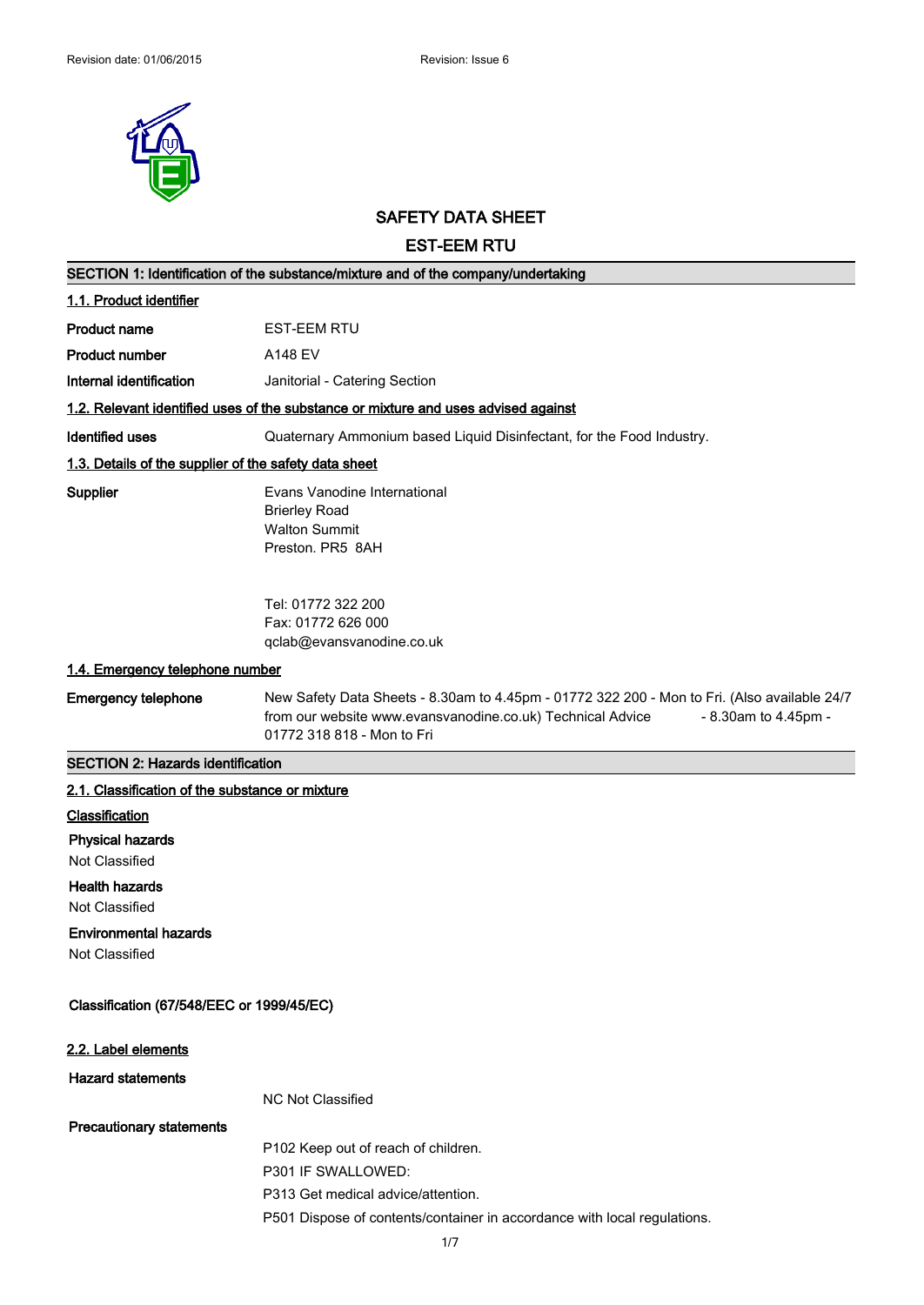#### **2.3. Other hazards**

This product does not contain any substances classified as PBT or vPvB.

#### **SECTION 3: Composition/information on ingredients**

#### **3.2. Mixtures**

## **C12-15 ALCOHOL ETHOXYLATE (7EO) 0.1-1%**

**CAS number:** 68131-39-5 **EC number:** — **M factor (Acute) =** 1

Eye Dam. 1 - H318 Aquatic Acute 1 - H400

**Classification Classification (67/548/EEC or 1999/45/EC)** Acute Tox. 4 - H302 Xn;R22. Xi;R41. N;R50.

## **ALKYL DIMETHYL BENZYL AMMONIUM CHLORIDE 0.1-1% CAS number:** 68424-85-1 **EC number:** 270-325-2

**M factor (Acute) =** 1

#### **Classification Classification (67/548/EEC or 1999/45/EC)**

Acute Tox. 4 - H302 Xn;R21/22. C;R34. N;R50. Acute Tox. 4 - H312 Skin Corr. 1B - H314 Eye Dam. 1 - H318 Aquatic Acute 1 - H400

The Full Text for all R-Phrases and Hazard Statements are Displayed in Section 16.

**Composition comments** The ingredients are present in non-hazardous to health concentrations.

#### **SECTION 4: First aid measures**

#### **4.1. Description of first aid measures**

#### **Inhalation**

Unlikely route of exposure as the product does not contain volatile substances. If spray/mist has been inhaled, proceed as follows. Move affected person to fresh air and keep warm and at rest in a position comfortable for breathing.

#### **Ingestion**

Do not induce vomiting. Give plenty of water to drink. Get medical attention if any discomfort continues.

#### **Skin contact**

Wash with plenty of water.

#### **Eye contact**

Rinse with water. Remove any contact lenses and open eyelids wide apart.

## **4.2. Most important symptoms and effects, both acute and delayed**

## **General information**

The severity of the symptoms described will vary dependent on the concentration and the length of exposure.

#### **Inhalation**

No specific symptoms known.

#### **Ingestion**

No specific symptoms known. But - May cause discomfort if swallowed.

#### **Skin contact**

No specific symptoms known. But prolonged or excessively repeated skin contact could lead to removal of natural oils from skin.

## **Eye contact**

No specific symptoms known. But prolonged eye contact may lead to the product affecting the natural lubrication provided by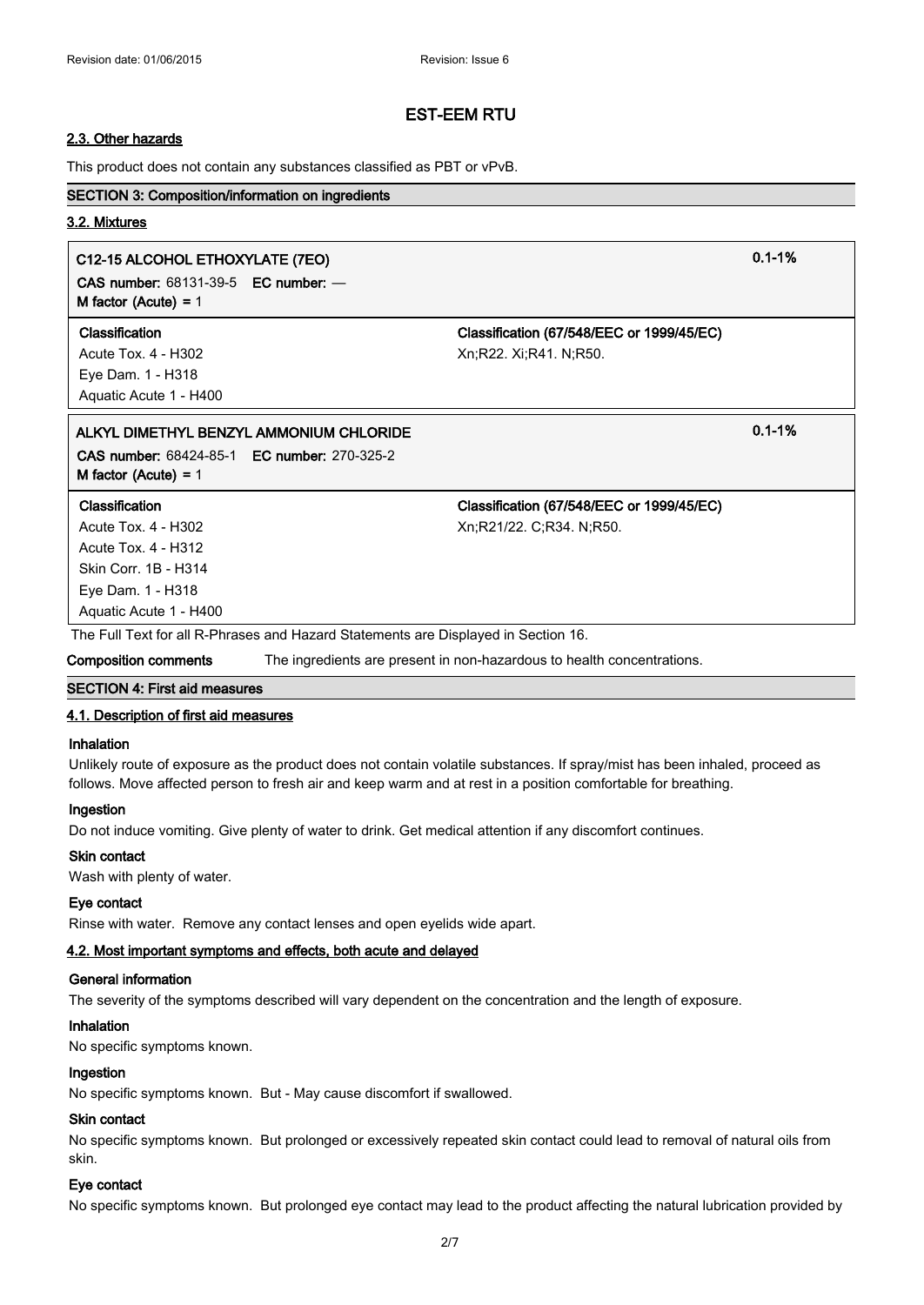## $\blacksquare$  EST-EEM RTU product affecting the product may lead to the product affecting the natural lubrication provided by  $\blacksquare$

the mucous membranes.

## **4.3. Indication of any immediate medical attention and special treatment needed**

#### **Notes for the doctor**

Treat symptomatically.

## **SECTION 5: Firefighting measures**

# **5.1. Extinguishing media**

## **Suitable extinguishing media**

The product is not flammable. Use fire-extinguishing media suitable for the surrounding fire.

#### **5.2. Special hazards arising from the substance or mixture**

## **Specific hazards**

Thermal decomposition or combustion products may include the following substances: Irritating gases or vapours.

#### **5.3. Advice for firefighters**

#### **Special protective equipment for firefighters**

Wear positive-pressure self-contained breathing apparatus (SCBA) and appropriate protective clothing.

## **SECTION 6: Accidental release measures**

#### **6.1. Personal precautions, protective equipment and emergency procedures**

#### **Personal precautions**

No special protective clothing. (See Sec 8)

#### **6.2. Environmental precautions**

#### **Environmental precautions**

Spillages or uncontrolled discharges into watercourses must be reported immediately to the Environmental Agency or other appropriate regulatory body.

#### **6.3. Methods and material for containment and cleaning up**

#### **Methods for cleaning up**

Small Spillages: Flush away spillage with plenty of water. Large Spillages: Contain and absorb spillage with sand, earth or other non-combustible material. Collect and place in suitable waste disposal containers and seal securely.

#### **6.4. Reference to other sections**

## **Reference to other sections**

For personal protection, see Section 8.

#### **SECTION 7: Handling and storage**

#### **7.1. Precautions for safe handling**

#### **Usage precautions**

No specific recommendations.

#### **7.2. Conditions for safe storage, including any incompatibilities**

#### **Storage precautions**

Keep only in the original container in a cool, well-ventilated place. Store away from the following materials: Oxidising materials.

## **7.3. Specific end use(s)**

#### **Specific end use(s)**

The identified uses for this product are detailed in Section 1.2.

#### **Usage description**

See Product Information Sheet & Label for detailed use of this product.

## **SECTION 8: Exposure Controls/personal protection**

#### **8.1. Control parameters**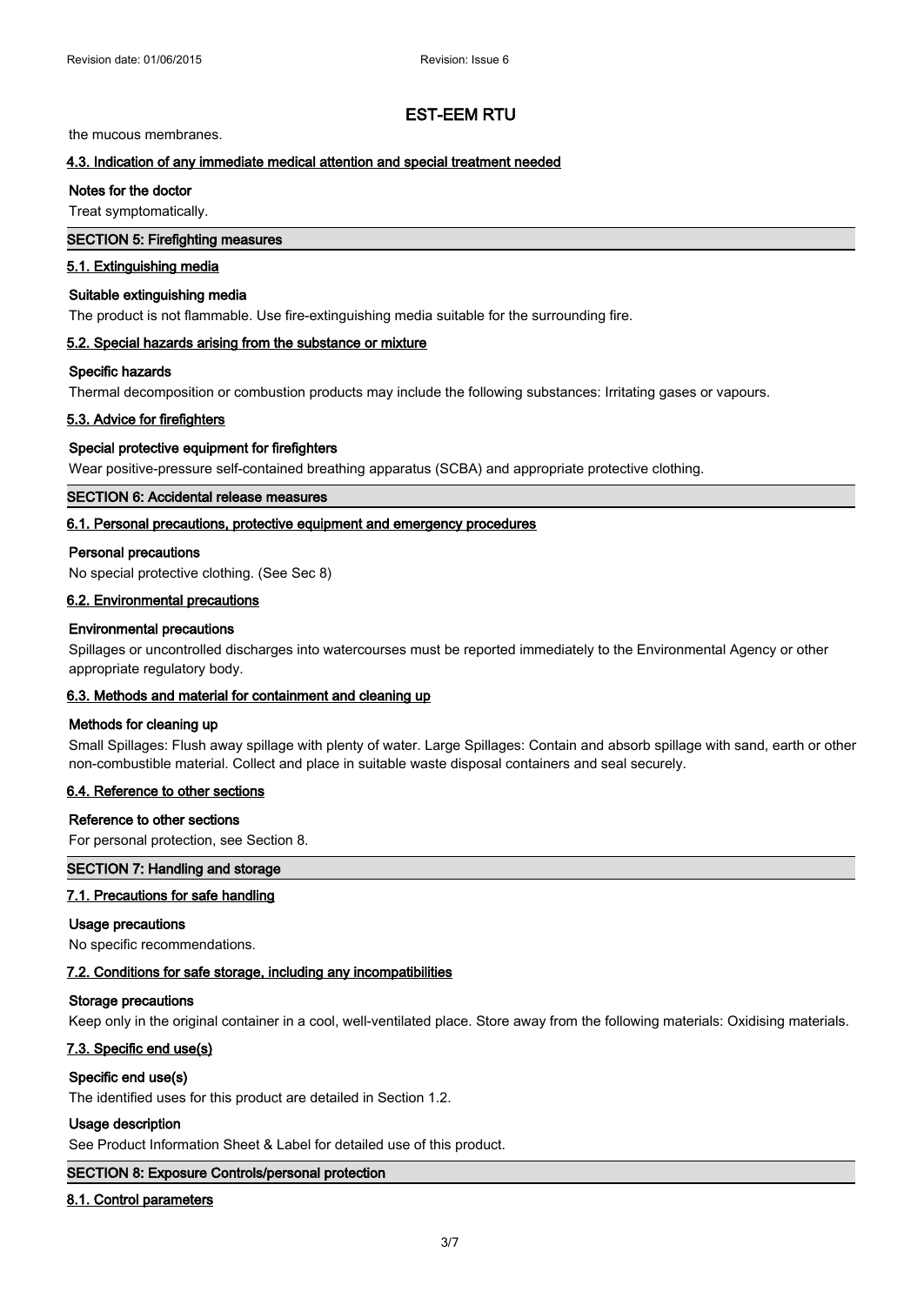#### **Occupational exposure limits**

#### **Ingredient comments**

No exposure limits known for ingredient(s).

## **8.2. Exposure controls**

## **Appropriate engineering controls** Not relevant.

**Eye/face protection**

No specific eye protection required during normal use.

#### **Hand protection**

Hand protection not required.

#### **Other skin and body protection**

None required.

## **Respiratory protection**

Respiratory protection not required.

## **SECTION 9: Physical and Chemical Properties**

## **9.1. Information on basic physical and chemical properties**

#### **Appearance**

Liquid.

#### **Colour**

Clear. Colourless.

#### **Odour**

Faint surfactant

## **pH**

pH (concentrated solution): 10.50

#### **Melting point**

0°C

# **Initial boiling point and range**

100°C @ 760 mm Hg

## **Flash point**

Boils without flashing.

# **Relative density**

1.000 @ 20°C

## **Solubility(ies)**

Soluble in water.

## **9.2. Other information**

#### **Other information**

None.

## **SECTION 10: Stability and reactivity**

## **10.1. Reactivity**

There are no known reactivity hazards associated with this product.

#### **10.2. Chemical stability**

**Stability**

No particular stability concerns.

#### **10.3. Possibility of hazardous reactions**

See sections 10.1,10.4 & 10.5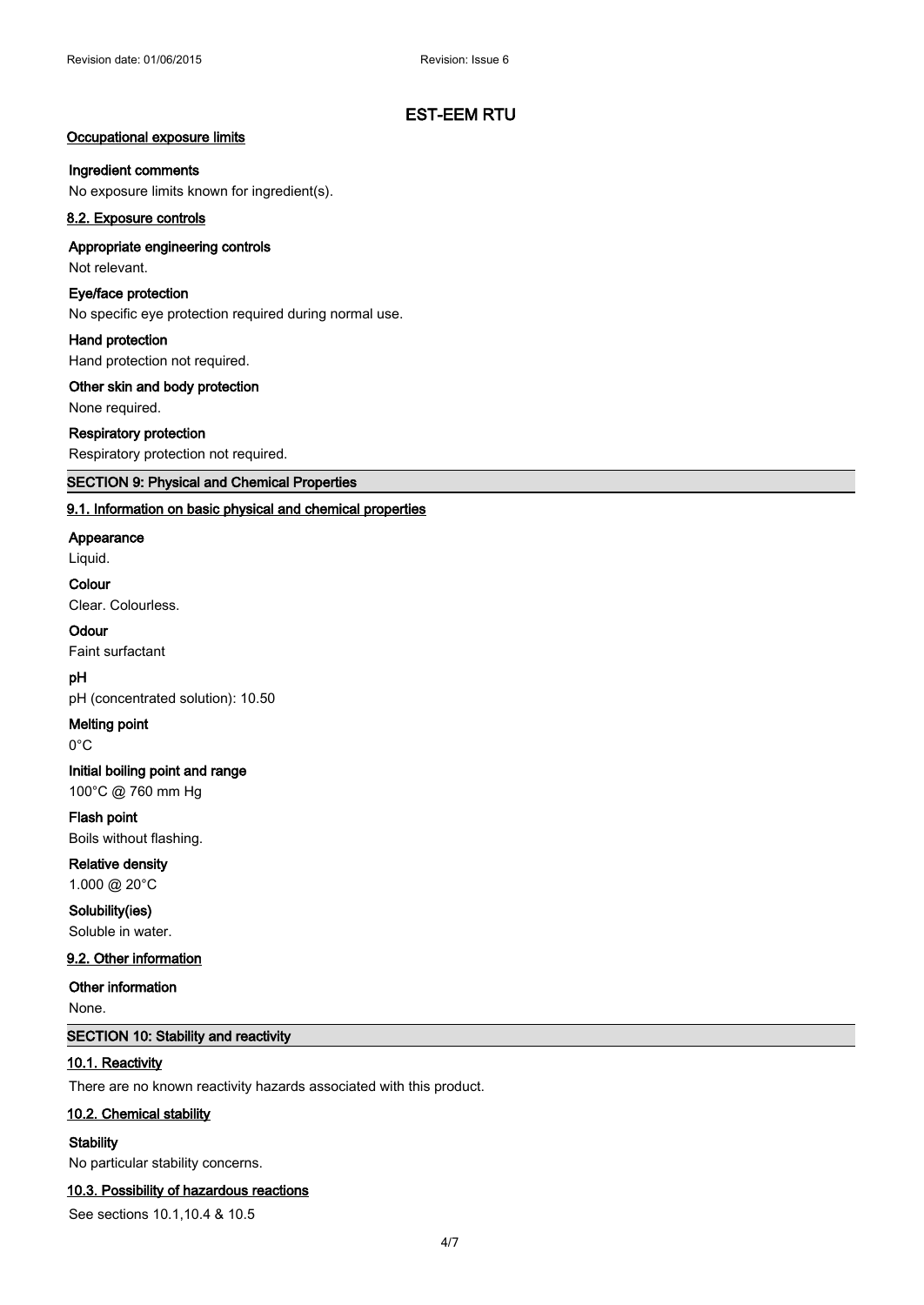## **10.4. Conditions to avoid**

There are no known conditions that are likely to result in a hazardous situation.

## **10.5. Incompatible materials**

## **Materials to avoid**

No specific material or group of materials is likely to react with the product to produce a hazardous situation.

## **10.6. Hazardous decomposition products**

No known hazardous decomposition products.

#### **SECTION 11: Toxicological information**

## **11.1. Information on toxicological effects**

## **Toxicological effects**

We have not carried out any animal testing for this product. Any ATE figures quoted below are from Toxicity Classifications that have been carried out using ATE (Acute Toxicity Estimate) Calculation Method using LD50 or ATE figures provided by the Raw Material Manufacturer.

## **Other health effects**

Low oral toxicity, but ingestion may cause irritation of the gastro-intestinal tract.

## **SECTION 12: Ecological Information**

## **Ecotoxicity**

Not regarded as dangerous for the environment.

## **12.1. Toxicity**

We have not carried out any Aquatic testing, therefore we have no Aquatic Toxicity Data specifically for this product. The Aquatic Toxicity Data, where provided by the raw material manufacturer for ingredients with aquatic toxicity, can be made available on request.

## **12.2. Persistence and degradability**

## **Persistence and degradability**

This surfactant complies with the biodegradability criteria as laid down in Regulation (EC) No. 648/2004 on detergents.

## **12.3. Bioaccumulative potential**

The product does not contain any substances expected to be bioaccumulating.

## **12.4. Mobility in soil**

#### **Mobility**

Not known.

## **12.5. Results of PBT and vPvB assessment**

This product does not contain any substances classified as PBT or vPvB.

## **12.6. Other adverse effects**

Not known.

## **SECTION 13: Disposal considerations**

## **13.1. Waste treatment methods**

## **Disposal methods**

Discharge used solutions to drain. Small amounts (less than 5 Litres) of unwanted product may be flushed with water to sewer. Larger volumes must be sent for disposal by approved waste contractor. Consign empty container to normal waste.

## **SECTION 14: Transport information**

**General** Not classified for Transport.

**14.1. UN number UN No. (ICAO)**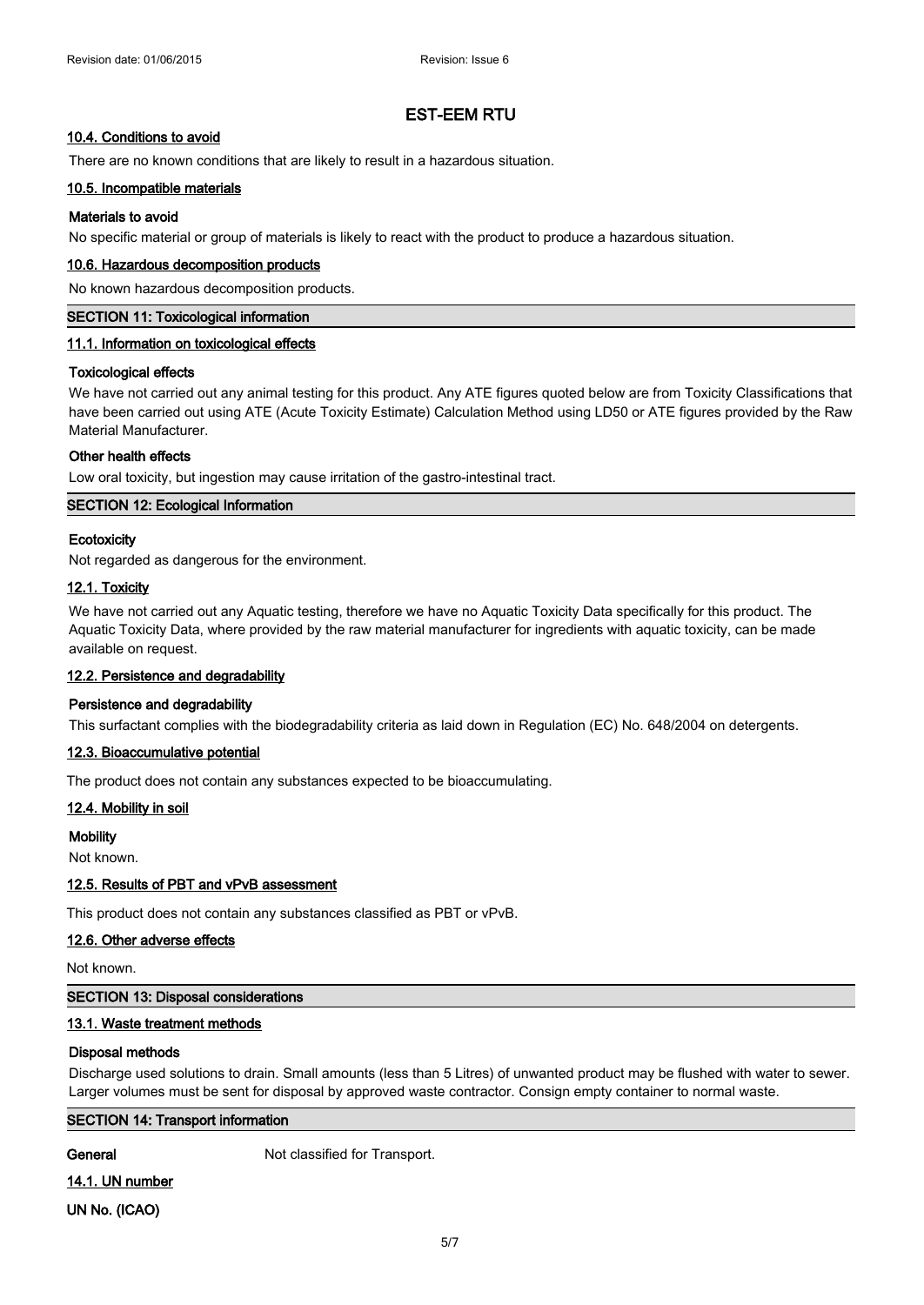#### **14.2. UN proper shipping name**

**14.3. Transport hazard class(es)**

**ADR/RID label**

**ICAO class/division**

**ICAO subsidiary risk**

**14.4. Packing group**

**ADR/RID packing group**

**ICAO packing group**

**14.5. Environmental hazards**

**14.6. Special precautions for user**

**EmS**

**Emergency Action Code**

**Hazard Identification Number (ADR/RID)**

#### **14.7. Transport in bulk according to Annex II of MARPOL73/78 and the IBC Code**

## **SECTION 15: Regulatory information**

#### **15.1. Safety, health and environmental regulations/legislation specific for the substance or mixture**

#### **EU legislation**

Safety Data Sheet prepared in accordance with REACH Commission Regulation (EU) No 453/2010 (which amends Regulation (EC) No 1907/2006). The product is as classified under GHS/CLP- Regulation (EC) No 1272/2008 classification, labelling & packaging of substances & mixtures. Ingredients are listed with classification under both CHIP - Directive 67/548/EEC classification, packaging & labelling of dangerous substances & GHS/CLP- Regulation (EC) No 1272/2008 classification, labelling & packaging of substances & mixtures.

## **Guidance**

Workplace Exposure Limits EH40.

#### **15.2. Chemical safety assessment**

No chemical safety assessment has been carried out as not applicable as this product is a mixture.

#### **SECTION 16: Other information**

#### **Key literature references and sources for data**

Material Safety Data Sheet, Misc. manufacturers. CLP Class - Table 3.1 List of harmonised classification and labeling of hazardous substances. CHIP Class - Table 3.2 The list of harmonised classification and labelling of hazardous substances from Annex I to Directive 67/548/EEC. ECHA - C&L Inventory database.

#### **Revision comments**

This product is now using classification from GHS/CLP - Regulation (EC) No 1272/2008 classification, labelling & packaging of substances & mixtures.

| Revision date | 01/06/2015                                                                                                                                                                                                                                                                   |
|---------------|------------------------------------------------------------------------------------------------------------------------------------------------------------------------------------------------------------------------------------------------------------------------------|
| Revision      | Issue 6                                                                                                                                                                                                                                                                      |
| SDS status    | The Risk Phrases / Hazard Statements listed below in this Section No 16 relate to the Raw<br>Materials (Ingredients) in the Product (as listed in Section 3) and NOT the product itself. For the<br>Risk Phrases / Hazard Statements relating to this Product see Section 2. |

**Risk phrases in full**